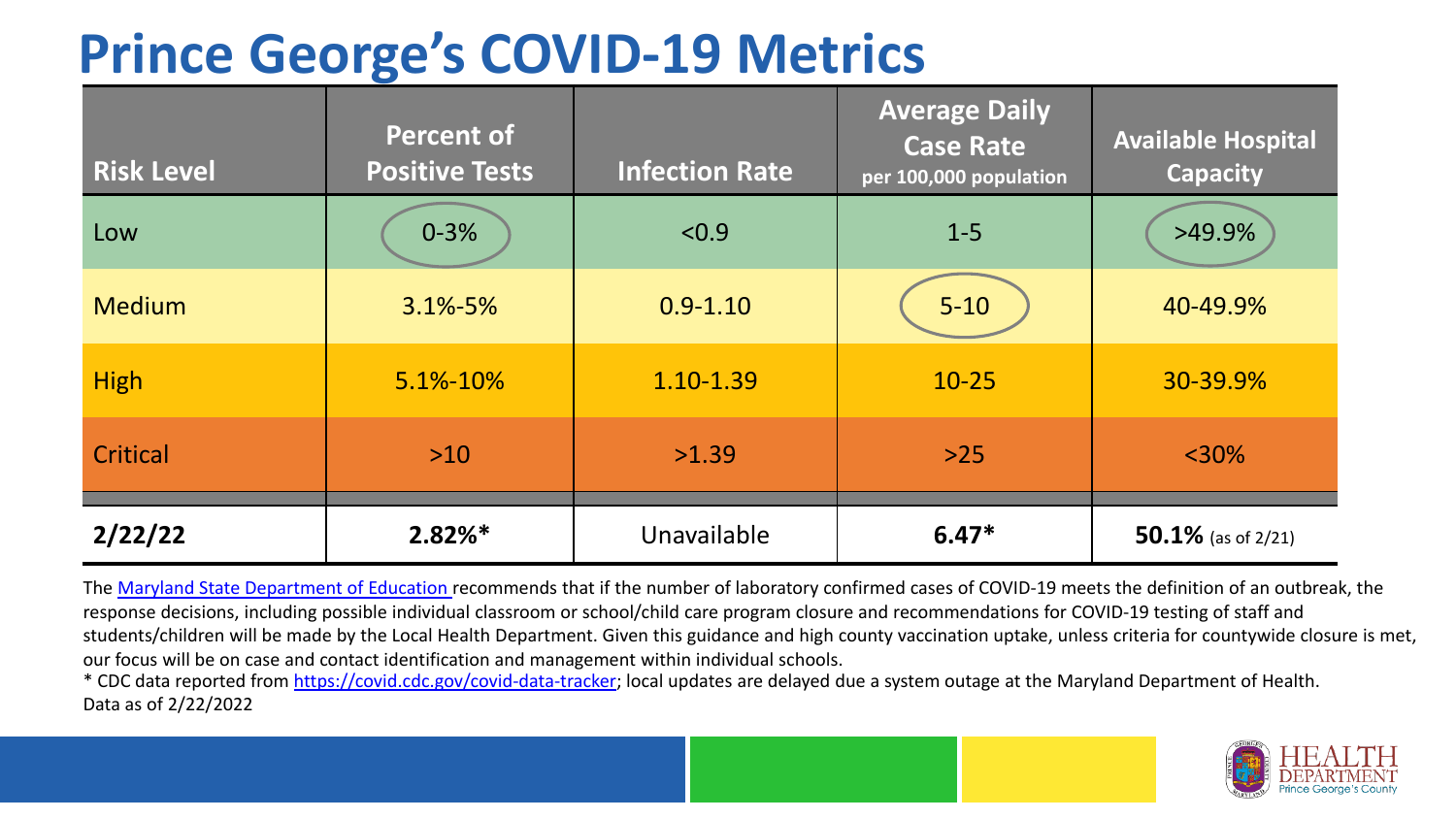## **COVID-19 Community Transmission and Vaccination**

Per the [CDC updated guidance for COVID-19 Prevention in K-12 Schools,](https://www.cdc.gov/coronavirus/2019-ncov/community/schools-childcare/k-12-guidance.html) vaccination is considered the leading prevention strategy for those who are eligible, and **Prince George's County exceeds the percentage of U.S. vaccinations for ages 12 and above**. The CDC also emphasizes using multiple prevention strategies together consistently, included universal indoor masking, as needed based on the level of community transmission and vaccine coverage.





\*\* Local vaccination data reported as of 2/21/2022